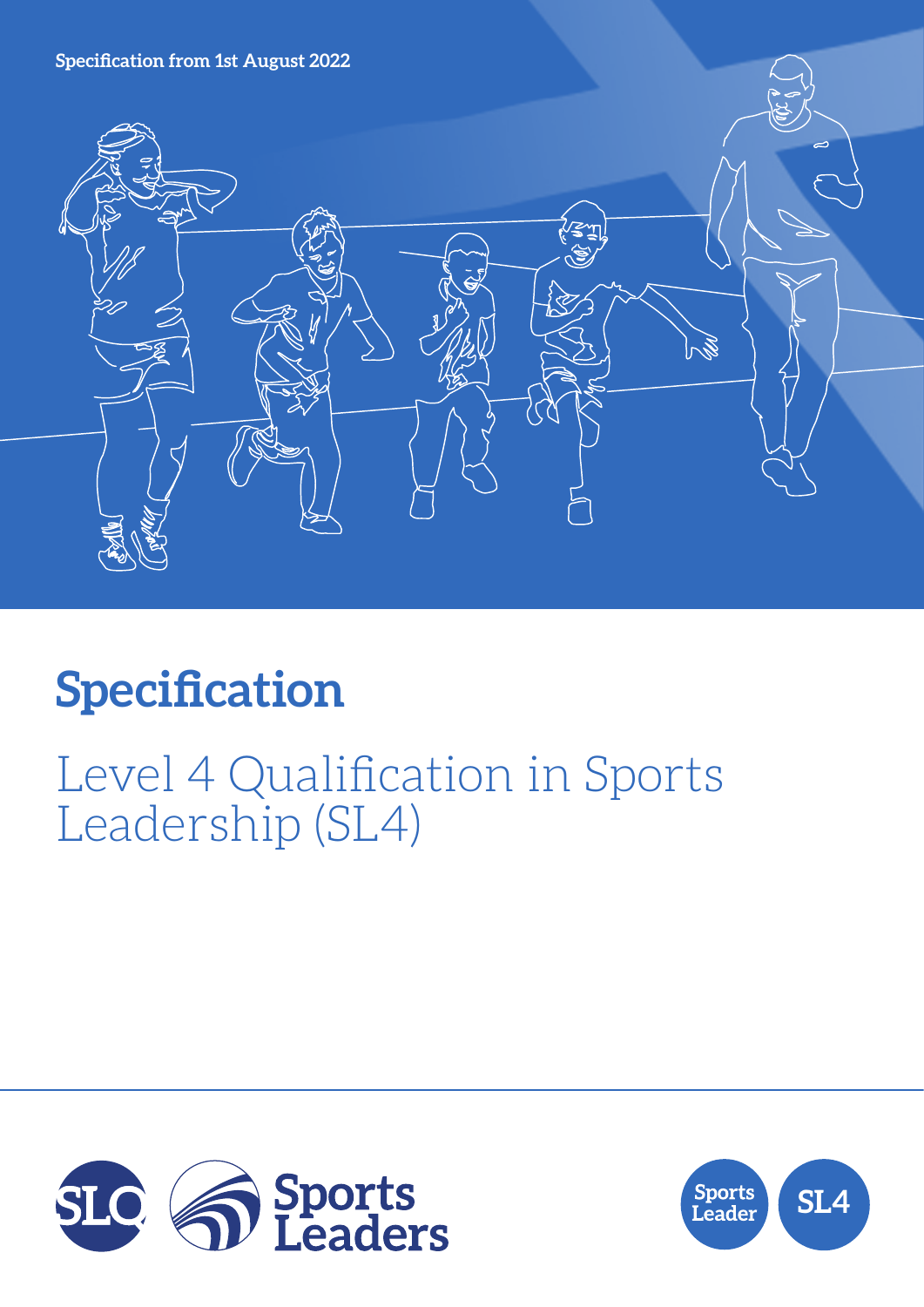## **Introducing the specification**

In summary, this specification is same as the specification offered for delivery during the academic year 2021/22 but with some of the following adaptations and additional resources available to support your learners.

| Definition of<br>community                                       | The definition of community has evolved over the past year and remains true                                                                                                                                                                                                                                      |  |  |
|------------------------------------------------------------------|------------------------------------------------------------------------------------------------------------------------------------------------------------------------------------------------------------------------------------------------------------------------------------------------------------------|--|--|
|                                                                  | for the future. For the purpose of sports leadership community is defined as:                                                                                                                                                                                                                                    |  |  |
|                                                                  | <b>Education provider</b><br>$\bullet$<br>Social bubble                                                                                                                                                                                                                                                          |  |  |
|                                                                  | Home environment                                                                                                                                                                                                                                                                                                 |  |  |
|                                                                  | Social media/digital environment                                                                                                                                                                                                                                                                                 |  |  |
|                                                                  | The community local to the learner (e.g. at sports clubs, youth clubs,<br>etc.)                                                                                                                                                                                                                                  |  |  |
|                                                                  | When a learner is asked to deliver an activity within their community this can<br>be done for any of the above.                                                                                                                                                                                                  |  |  |
| Demonstration of<br>leadership                                   | 1 hour of sports leadership sessions as part of Unit 2                                                                                                                                                                                                                                                           |  |  |
| Responsibility of<br>leading safe sessions<br>as a Sports Leader | A Level 4 Sports Leader during training is required to be supported and guided<br>at all times by their tutor/assessor or person in charge of the organisation they<br>are leading in.                                                                                                                           |  |  |
|                                                                  | The responsible person will be required to advise the learner on risk<br>assessments and the interventions required to put in place in line with the<br>organisation's safety guidance.                                                                                                                          |  |  |
|                                                                  | Once qualified the Sports Leader will be able to assist in leading<br>sports/physical activities under direct supervision.                                                                                                                                                                                       |  |  |
| Learner Support<br>Challenges                                    | The aim of these challenges is to support the Sports Leader to deliver safe and<br>inclusive sport/physical activity sessions. They will guide the learner to<br>recognise the skills that are being developed and guide them to implement<br>them effectively in an ever changing environment.                  |  |  |
|                                                                  | These are learner facing resources and are available to access, as part of your<br>registration fees, as part of home learning or within face to face sessions.                                                                                                                                                  |  |  |
|                                                                  | The six challenges for to support your delivery of this qualification are:                                                                                                                                                                                                                                       |  |  |
|                                                                  | 1) Valuing Learning Challenge - Engaging with learning and your<br>community<br>Skills for Progression Challenge - The personal skills you need to<br>2)<br>progress<br>3) Believe in Yourself Challenge - Building confidence to succeed<br>4) Safety Awareness Challenge - Assist in leading activities safely |  |  |
|                                                                  | The support challenges are referenced throughout the tutor resources and the<br>Learner Evidence Records as 'Power Up Opportunities'.                                                                                                                                                                            |  |  |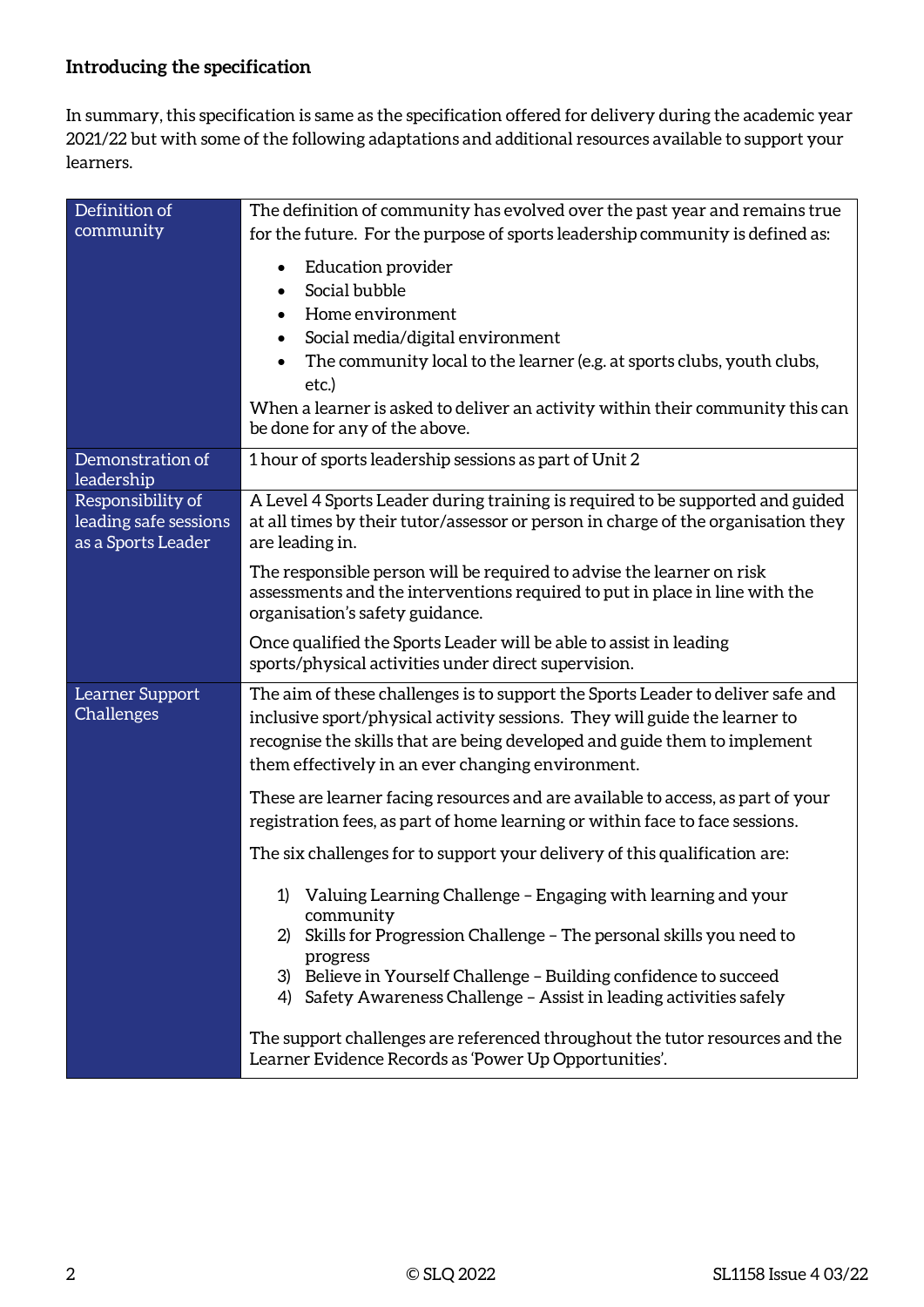#### **Qualification information**

#### **Objective:**

SCQF SL4 is a nationally recognised qualification that enables successful learners to assist in leading purposeful and enjoyable sport/physical activity, under direct supervision.

| Minimum age on course start date    | 12 years old                                           |
|-------------------------------------|--------------------------------------------------------|
| Pre-requisites                      | None                                                   |
| Level of supervision during course  | Direct supervision                                     |
| Level of supervision once qualified | Direct supervision                                     |
| Notional Learning Time              | 45 hours                                               |
| Tutored time (GL)                   | 27 hours                                               |
| Demonstration of leadership         | 1 hour - required before qualification is certificated |
| <b>Credits</b>                      | 5 credits                                              |
| Insight points                      |                                                        |

#### **Demonstration of Leadership Hours**

| Unit                                                                             | Leadership hours required for courses with<br>start dates from 1 <sup>st</sup> August 2022 |
|----------------------------------------------------------------------------------|--------------------------------------------------------------------------------------------|
| Unit 2 - Plan, assist in leading and review a<br>sport/physical activity session | 1 hour of leadership to peers                                                              |

#### **Assessment**

SLQ Sports Leaders have provided an easy to use Learner Evidence Record (LER) for this qualification. The LER is mandatory and uses the following assessments:

- Practical observation with additional guidance of how to use videos and conferencing apps to support assessment decisions
- Assessment of written tasks (task worksheets provided in the LER)
- Plans and evaluations completed during the course
- \* Reasonable adjustments can be made for learners who are unable to complete the LER

#### **Resources – Reviewed for 2022/23**

To assist you with the delivery and assessment of this qualification SLQ Sports Leaders will provide you with access to the following documents electronically:

- This qualification specification reviewed for 2022/23
- Learner Evidence Record reviewed for 2022/23
- A series of Learner Support Challenges to support learners to be adaptable to the changing safety needs of their community
- Tutor Resource presentation slides for each unit reviewed for 2022/23
- Quality Assurance Review Checklist
- Internal Verification forms reviewed for 2022/23
- Internal Assessment Record reviewed for 2022/23

#### **Training requirements for your Centre**

Tutor Training is mandatory for Centres planning to deliver SLQ Sports Leaders qualifications. A minimum of one person per Centre must undertake Tutor Training which gives 'Trained Tutor/Assessor' status lasting for two years.

Centre Course Manager (CCM) e-training and Internal Verification e-training are also mandatory for those that are performing the roles at a Centre. Visit [LEAP](https://leap.slqskills.org/training-menu/?def=1) to complete the training.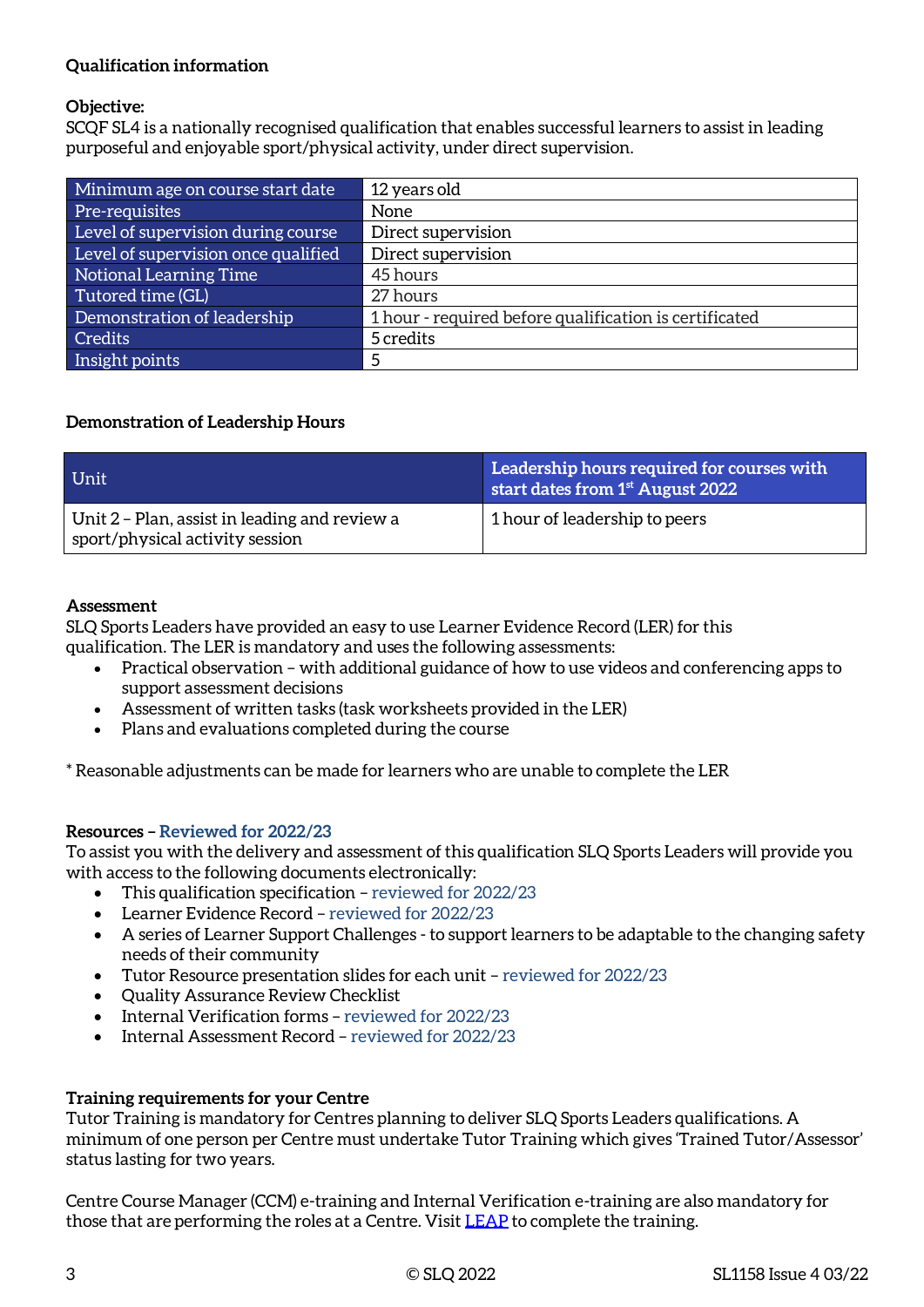#### **Policies**

When agreeing to the Terms and Conditions, all Qualification Centres have acknowledged that the following policies are in place and accessible to both learners and tutors as required:

- Malpractice and maladministration policy
- Appeals and complaints policy
- Equal opportunities policy

Our Quality Assurance reviews will check these are in place and whether these have been accessed in the last 12 months. If you have any questions regarding this requirement, please contact your Senior Quality Assurance Officer or email qa@sportsleaders.org.

#### **Progression**

This qualification has a progression pathway to the next level of Sports Leadership qualification. This qualification is the Level 2 Qualification in Community Sports Leadership.

#### **Price**

The price list for all SLQ Sports Leaders qualifications, awards and additional resources can be foun[d here](https://www.sportsleaders.org/about-us-1/prices)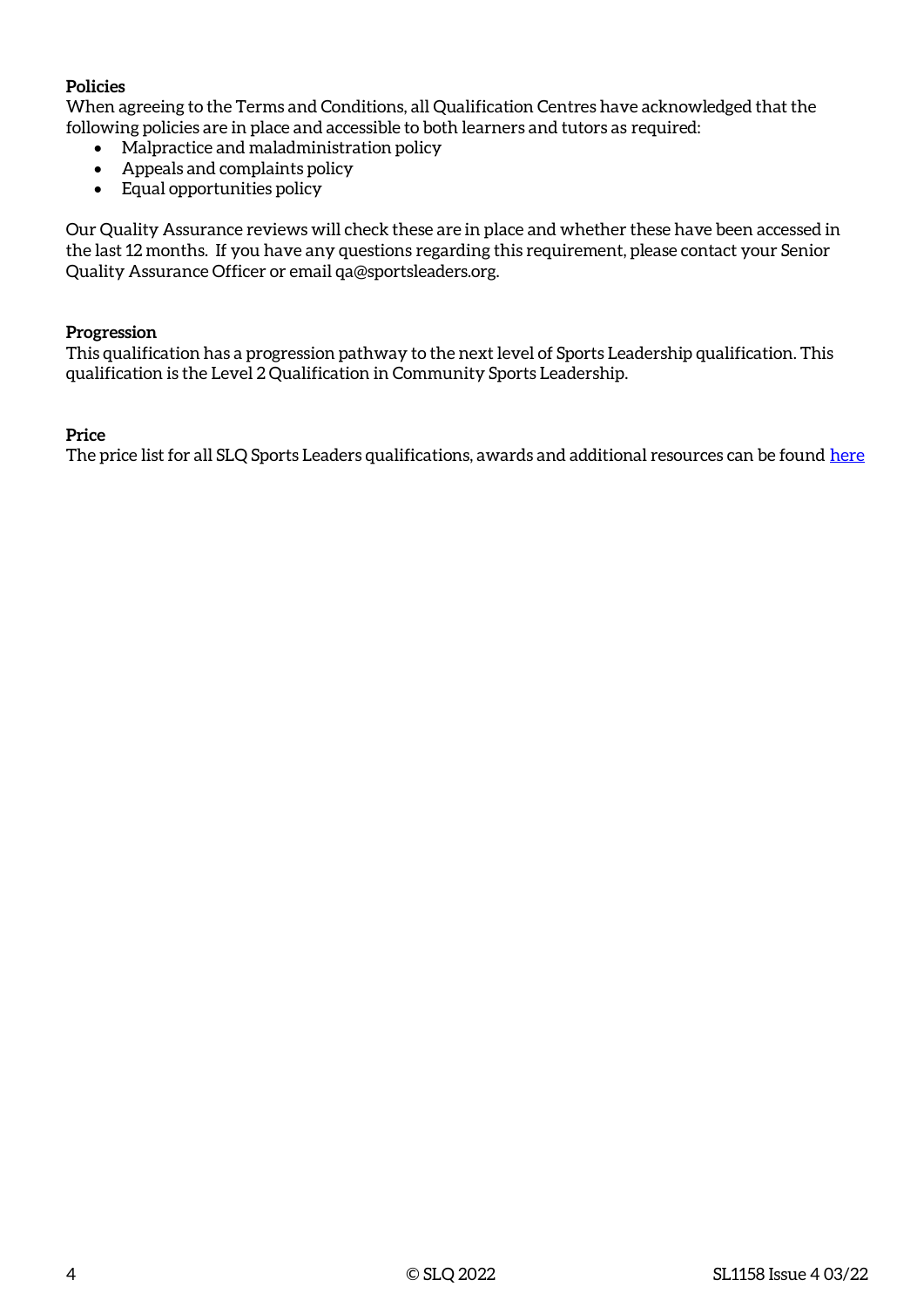#### SLQ SCQF Level 4 Qualification in Sports Leadership (SCQF SL4) Specification from 1st August 2022 Unit Overview

| <b>Units</b><br>All units are mandatory                                   | <b>Guided</b><br>Learning<br>(Tutor time) | <b>Directed</b><br>study | <b>Notional</b><br><b>Learning Time</b> |
|---------------------------------------------------------------------------|-------------------------------------------|--------------------------|-----------------------------------------|
| Unit 1 - Establishing leadership skills                                   | 8                                         |                          | 15                                      |
| Unit 2 - Plan, assist in leading and review sport/physical activities     | 12                                        | $7^*$                    | 19                                      |
| Unit 3 - Lead activities which promote a healthy lifestyle                | 7                                         | 4                        | 11                                      |
|                                                                           | 27                                        | 18                       | 45                                      |
|                                                                           |                                           |                          | 5 credits                               |
| * Includes 1 hour demonstration of leadership hours to complete in Unit 2 |                                           |                          |                                         |

Note: The learner needs to be assessed for and pass all performance criteria from Units 1 and 2 before leading any of the 1 hour leadership required for this qualification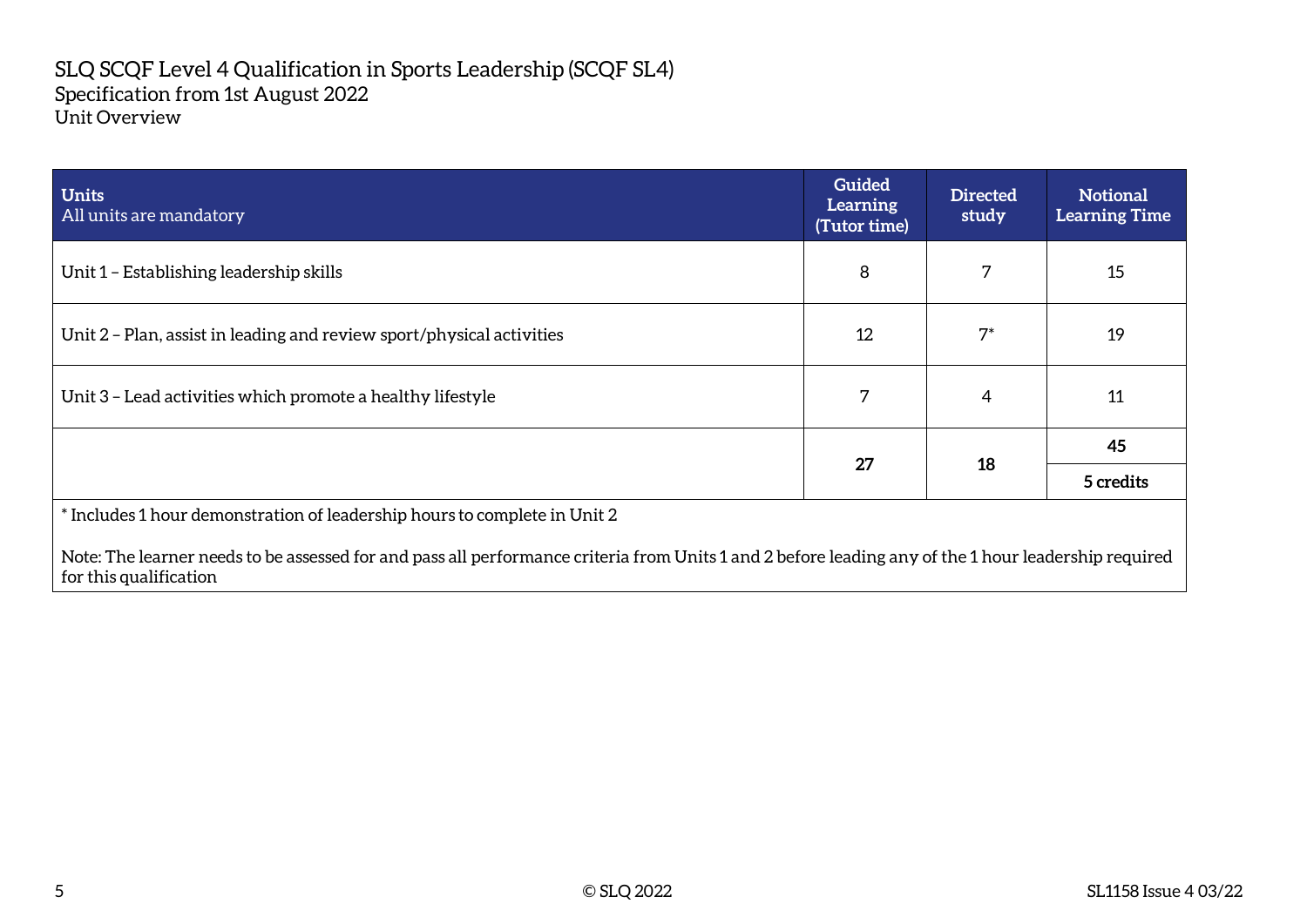### SLQ SCQF Level 4 Qualification in Sports Leadership (SCQF SL4)

#### Specification from 1st August 2021 Units and Performance Criteria Guidance

#### **What has changed?**

In Unit 1, the Unit has been restructured and some of the Performance Criteria have changed to give better guidance to the learner and the Tutor/Assessor. The LER will guide learners and any changes in requirements for assessment decisions for Tutor/Assessors.

There is a no longer the requirement to carry out an officiating role for 10 minutes.

| Unit 1 - Establishing leadership skills                                                                                                                   |                                                                                                                                                                                                                                                       |                                                                                                       |  |
|-----------------------------------------------------------------------------------------------------------------------------------------------------------|-------------------------------------------------------------------------------------------------------------------------------------------------------------------------------------------------------------------------------------------------------|-------------------------------------------------------------------------------------------------------|--|
| Performance Criteria                                                                                                                                      | Minimum action required                                                                                                                                                                                                                               | What needs to be completed                                                                            |  |
| Learning Outcome 1 - Know the skills and behaviours needed to lead others                                                                                 |                                                                                                                                                                                                                                                       |                                                                                                       |  |
| 1.1 Outline why the identified skills will be necessary<br>for a Sports Leader<br>1.2 Outline the effect that behaviours can have on<br>leadership skills | Outline why the five skills (Communication, Self-<br>belief, Teamwork, Self-management, Problem<br>solving) are necessary for a Sports Leader<br>Outline the effect that behaviours can have on each<br>of the five skills (two behaviours per skill) | Task 1.1 - Leadership skills and<br>behaviours<br>Complete task worksheet                             |  |
| Learning Outcome 2 - Know how leadership skills and behaviours can be used in a range of situations                                                       |                                                                                                                                                                                                                                                       |                                                                                                       |  |
| 2.1 Outline how the identified skills and behaviours<br>might be used in different areas of life                                                          | Outline the positive impact the five skills might have<br>on other areas of life                                                                                                                                                                      | Task 1.2 - Using leadership skills and<br>behaviours in other environments<br>Complete task worksheet |  |
| Learning Outcome 3 - Be able to develop own leadership skills                                                                                             |                                                                                                                                                                                                                                                       |                                                                                                       |  |
| 3.1 Audit own leadership skills                                                                                                                           | Carry out an audit of and create an action plan to                                                                                                                                                                                                    | Task 1.3 - Reflecting on the leadership<br>skills you have used<br>Complete task worksheet            |  |
| 3.2 Create an action plan for developing leadership skills                                                                                                | develop own leadership skills                                                                                                                                                                                                                         |                                                                                                       |  |
| 3.3 Reflect on the development of own leadership skills<br>against an action plan                                                                         |                                                                                                                                                                                                                                                       |                                                                                                       |  |
| Learning Outcome 4 - Understand the roles and responsibilities of a Sports Leader                                                                         |                                                                                                                                                                                                                                                       |                                                                                                       |  |
| 4.1 Outline the responsibilities of the roles that a Sports<br>Leader might take on                                                                       | Outline the responsibilities, key skills and behaviours<br>for each of the following roles - Referee/umpire,<br>Safety officer, Scorer, Timekeeper, Coach,<br>Manager/organiser                                                                       | Task 1.2 - Using leadership skills and<br>behaviours in other environments<br>Complete task worksheet |  |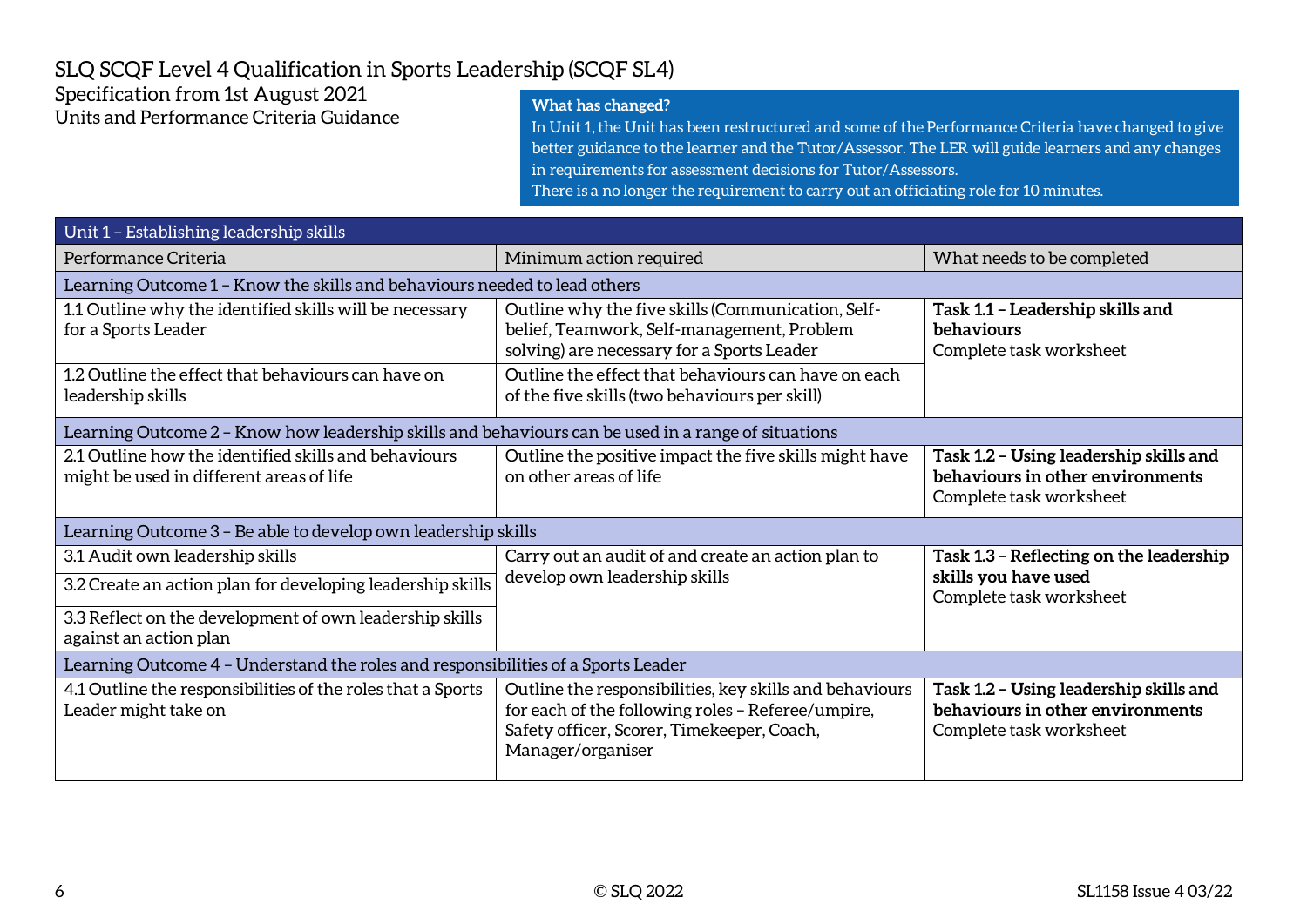| Performance Criteria                                                                                                     | Minimum action required                                                                                                                                                                  | What needs to be completed  |  |
|--------------------------------------------------------------------------------------------------------------------------|------------------------------------------------------------------------------------------------------------------------------------------------------------------------------------------|-----------------------------|--|
| Learning Outcome 5 - Know the leadership opportunities available to them                                                 |                                                                                                                                                                                          |                             |  |
| 5.1 Identify what leadership opportunities are available<br>in a range of settings                                       | Identify two leadership opportunities available within   Task 1.4 - Leadership opportunities<br>each of the following:<br>The organisation<br>The local community<br>The wider community | Complete the task worksheet |  |
| 5.2 Identify courses that are available in the local area<br>which may complement or follow on from the<br>qualification | Identify a minimum of two further courses of study<br>which complement this course and where they can be<br>accessed                                                                     |                             |  |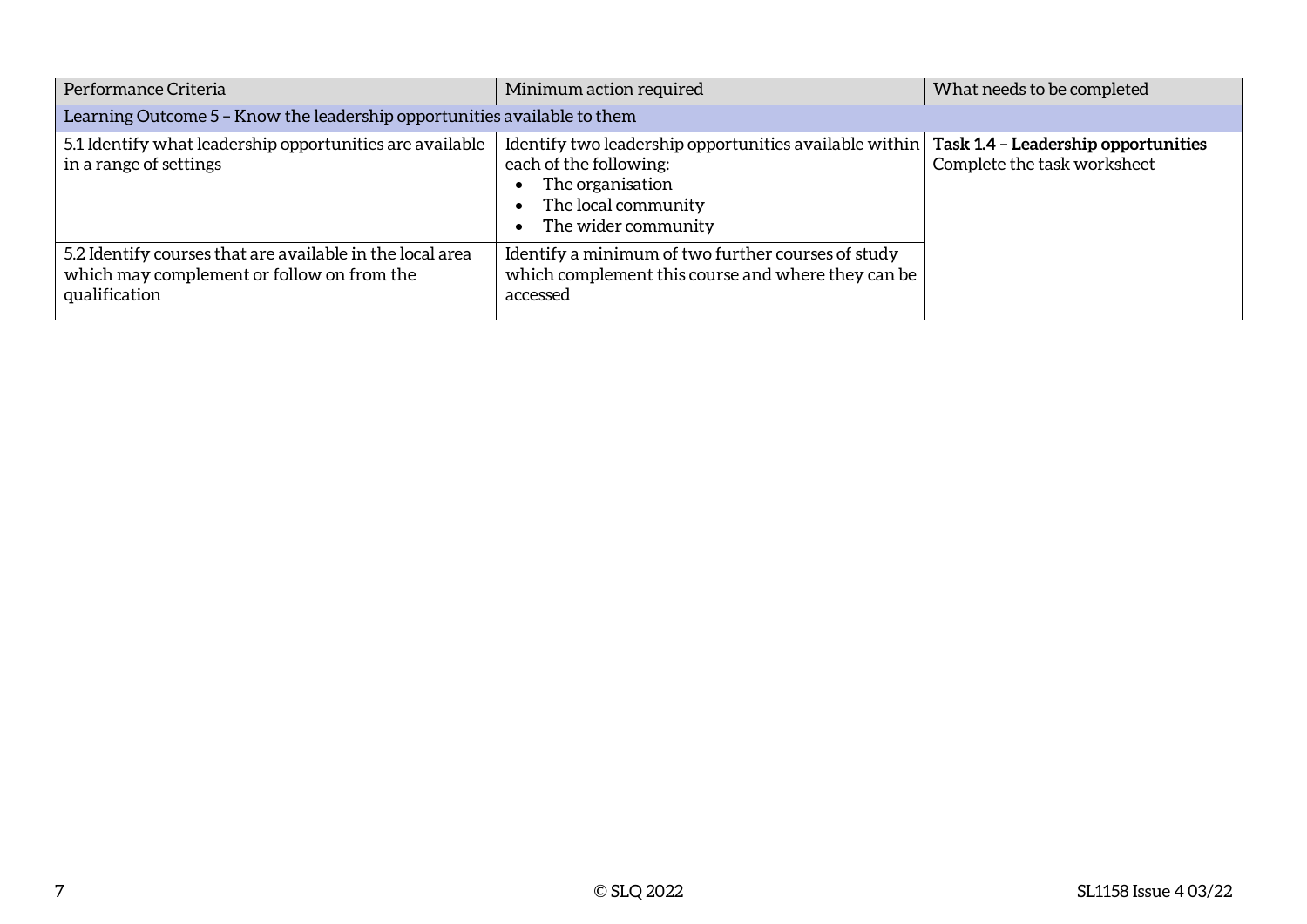#### **What has changed?**

In Unit 2, learners are now required to assist in leading activities rather than a whole sport/physical

- activity session. The task in the LER has been changed to reflect this.
- The learner must now lead 2 x 10 minute activities rather than 1 x 15 minute session.

| Unit 2 - Plan, assist in leading and review sport/physical activities                                     |                                                                                                                                                                                             |                                                                                                                              |  |
|-----------------------------------------------------------------------------------------------------------|---------------------------------------------------------------------------------------------------------------------------------------------------------------------------------------------|------------------------------------------------------------------------------------------------------------------------------|--|
| Performance Criteria                                                                                      | Minimum action required                                                                                                                                                                     | What needs to be completed                                                                                                   |  |
| Learning Outcome 1 - Be able to plan appropriate sport/physical activities                                |                                                                                                                                                                                             |                                                                                                                              |  |
| 1.1 Plan sport/physical activities                                                                        | Plan a minimum of two activities                                                                                                                                                            | Task 2.1 - Plan, assist in leading and<br>review sport/physical activities<br>Complete plans for two activities              |  |
| Learning Outcome 2 - Be able to assist in leading appropriate sport/physical activities                   |                                                                                                                                                                                             |                                                                                                                              |  |
| 2.1 Use effective communication skills when assisting in<br>the leading of sport/physical activities      | Use at least two different verbal and at least two non-<br>verbal communication methods effectively                                                                                         | Task 2.1 - Plan, assist in leading and<br>review sport/physical activities                                                   |  |
|                                                                                                           | Demonstrate active listening on at least one<br>occasion                                                                                                                                    | <b>Practical Observation Form</b>                                                                                            |  |
| 2.2 Use effective organisational strategies when<br>assisting in the leading of sport/physical activities | Demonstrate effective organisation on at least one<br>occasion                                                                                                                              |                                                                                                                              |  |
| 2.3 Use effective motivation methods when assisting in<br>the leading of sport/physical activities        | Use at least two motivational methods effectively                                                                                                                                           |                                                                                                                              |  |
| 2.4 Adapt an activity in line with the needs of the<br>participant(s)                                     | Adapt an activity in line with the participants' needs<br>on at least one occasion                                                                                                          |                                                                                                                              |  |
| 2.5 Lead sport/physical activities                                                                        | Assist in leading a minimum of 2 x 10 minute<br>sport/physical activities                                                                                                                   |                                                                                                                              |  |
|                                                                                                           | Complete an additional 1-hour demonstration of<br>leadership                                                                                                                                | Task 2.2 - Leadership Log<br>Complete 1-hour demonstration of<br>leadership to peers                                         |  |
| Learning Outcome 3 - Be able to review their role in the leading of sport/physical activities             |                                                                                                                                                                                             |                                                                                                                              |  |
| 3.1 Review own role in leading sport/physical activities                                                  | Review the role they played to include:<br>Elements that were successful<br>Elements that were less successful<br>An outline of how the review will be used to<br>improve future activities | Task 2.1 - Plan, assist in leading and<br>review sport/physical activities<br>Review at least one sport/physical<br>activity |  |